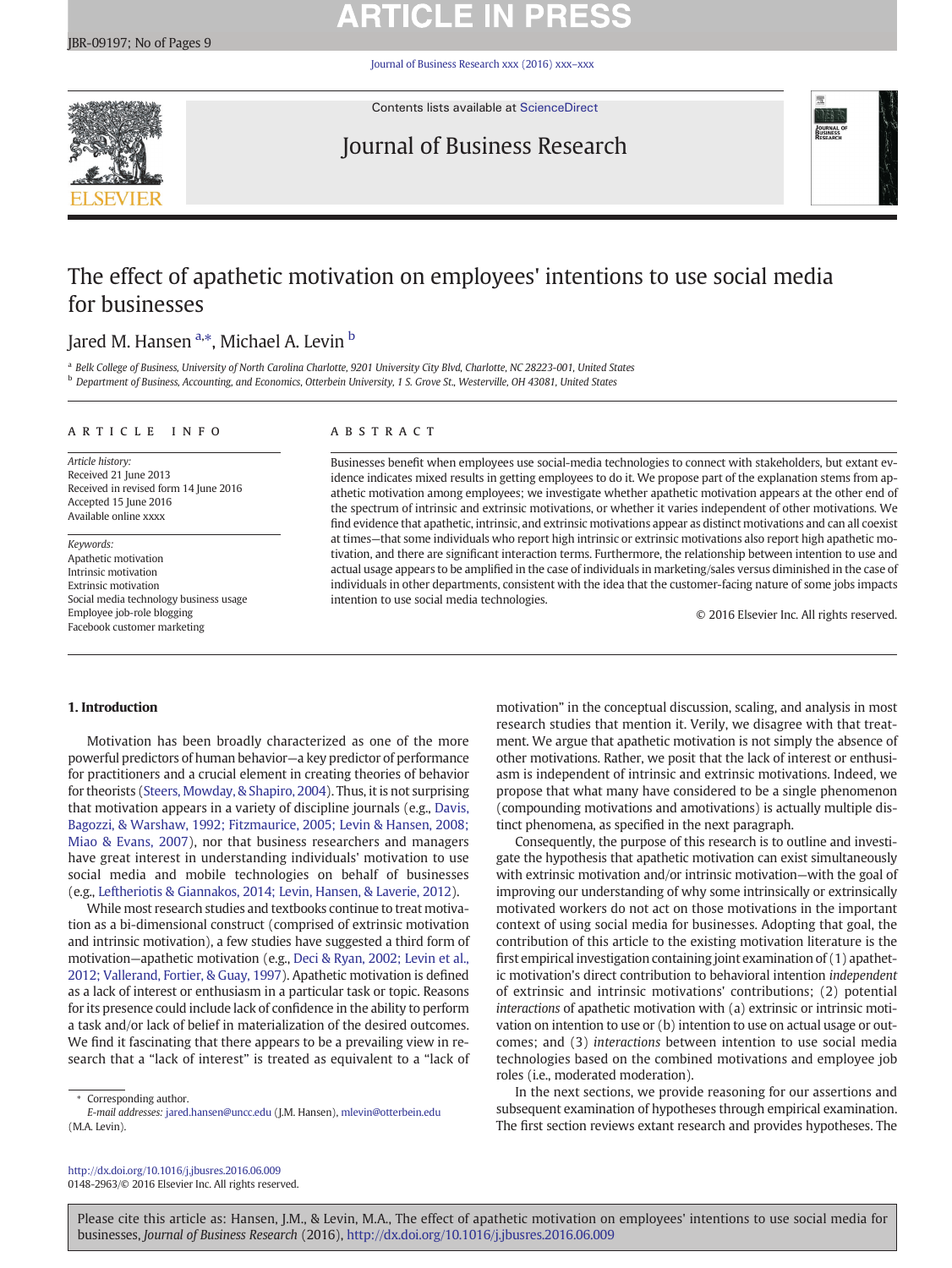<span id="page-1-0"></span>second section describes an empirical study. The third section presents analysis and interpretation. The fourth and final section outlines an agenda for future research.

### 2. Conceptual background

In this section we outline the results of extant research on relationships between motivation types, intention to use, usage, and outcomes of usage in combination with descriptions of our proposed logic, resulting in the theorized model illustrated in Fig. 1.

#### 2.1. Extrinsic motivation

Extrinsic motivation refers to "performing an activity as a means to an end; that is, to achieve a potentially desired outcome or reward." Outcomes and rewards can be tangible, such as a monetary bonus, certificate, prize, award, etc., or intangible such as a skill that is perceived to be useful or needed in the future or that improves one's social standing, etc. [\(Davis et al., 1992; Porter & Lawler, 1968; Vallerand et al., 1992](#page-8-0)). Drawing on expectancy theory, as the individual's degree of extrinsic motivation increases, the individual's degree of value derived from the performance of the behavior should increase as mediated by the intention to perform the behavior and the actual performance of the behavior [\(Vroom, 1964](#page-8-0)). In short, extrinsic motivation should increase behavioral intention. Extant empirical business research finds a positive relationship between extrinsic motivation and behavioral intention (see, e.g., [Hansen & Levin, 2010; Levin et al., 2012](#page-8-0)). Thus, we expect individuals with higher degrees of extrinsic motivation to be more likely to use social media technology on behalf of the business.

H1. Extrinsic motivation has a significant positive effect on a person's intention to use social media technologies on behalf of the business.

### 2.2. Intrinsic motivation

Intrinsic motivation refers to "performing an activity for the inherent enjoyment, pleasure, or satisfaction derived from the activity" ([Davis](#page-8-0) [et al., 1992; Levin et al., 2012; Vallerand et al., 1992](#page-8-0)). An individual with higher degrees of intrinsic motivation develops skills and knowledge through his or her personal volition, and such individuals enjoy performing activities without the presence of any extrinsic rewards or punishments [\(Hansen & Levin, 2010\)](#page-8-0). Drawing on expectancy theory, as the individual's degree of intrinsic motivation increases, the individual's degree of value derived from the performance of the behavior should increase as mediated by the intention to perform the behavior and the actual performance of the behavior [\(Vroom, 1964](#page-8-0)). Consistent with self-determination theory ([Deci, Connell, & Ryan,](#page-8-0) [1989](#page-8-0)), intrinsic motivation is also expected to correspond positively with extrinsic motivation; this theorized relationship has been supported in prior research ([Levin et al., 2012\)](#page-8-0). In summary, we posit that employees who simply enjoy performing this task are more likely to intend to use the social media technology for the business.

H2. Intrinsic motivation has a significant positive effect on a person's intention to use social media technology on behalf of the business.

### 2.3. Apathetic motivation

A small but growing stream of research is arguing for the role of apathetic motivation as a predictor of actual behavior (e.g., [Baker, 2004;](#page-8-0) [Deci & Ryan, 2002; Levin et al., 2012; Ryan & Deci, 2000; Vallerand](#page-8-0) [et al., 1992, 1997\)](#page-8-0). Consistent with past research and as stated in the introduction, we define apathetic motivation as a lack of interest or enthusiasm for performing a specific task or activity. A lack of interest or enthusiasm, as a negative valence, should work against a positive intention to use the technology on behalf of the business. Thus,

H3. Apathetic motivation has a significant negative effect on a person's intention to use social media on behalf of the business.

However, in contrast to the extant literature, we argue that a lack of interest or enthusiasm for performing does not in itself necessitate a lack of extrinsic or intrinsic motivation. Rather, reasons for the apathetic motivation could include, among other reasons, a lack of confidence, fear, or disbelief in either ability to perform the tasks (e.g., incompetence, lack of necessary resources) or materialization of the desired outcomes (e.g., uncontrollability of results, distrust of management to follow through on promises).



Fig. 1. Theorized model.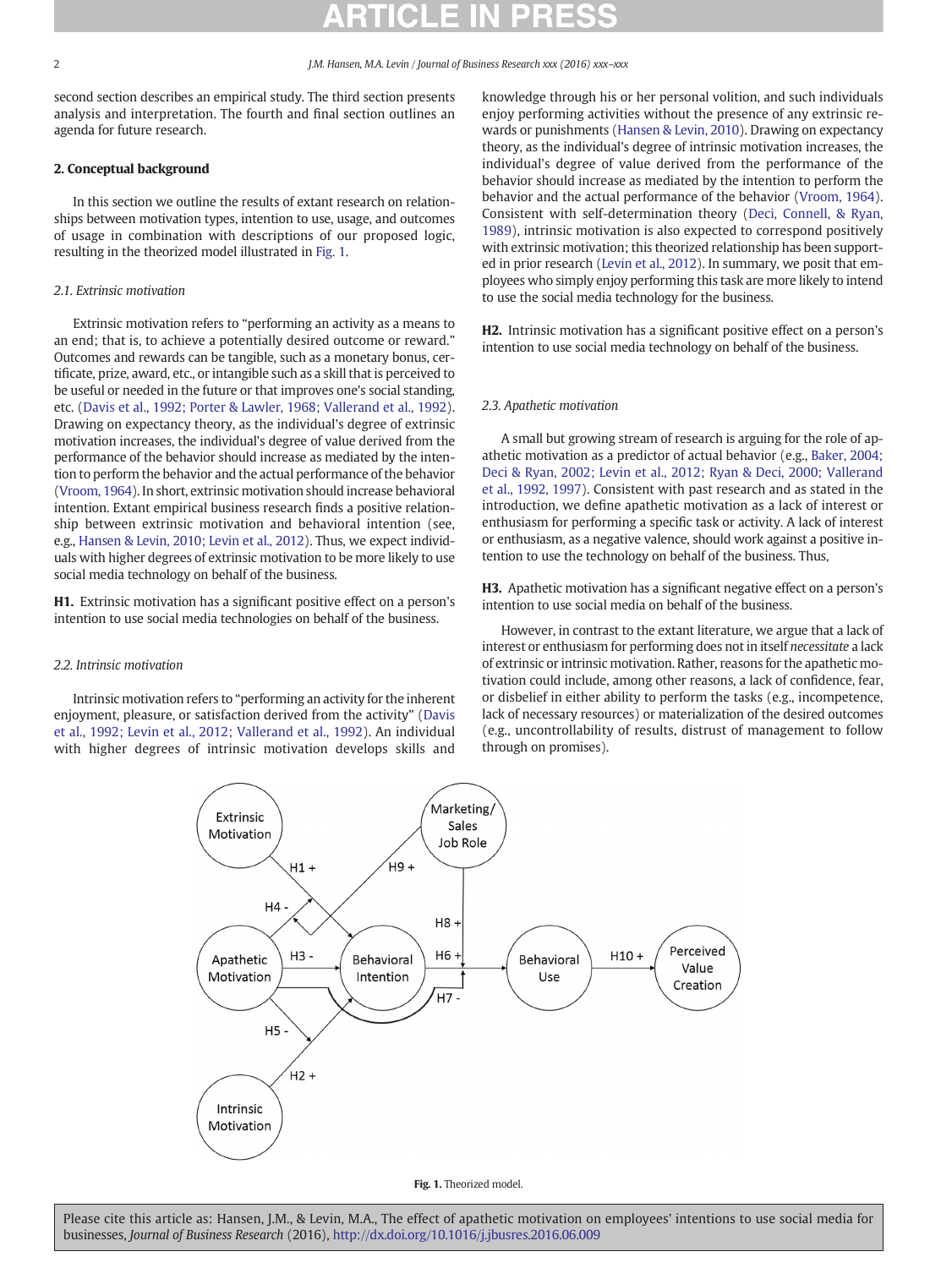<span id="page-2-0"></span>Thus, our definition of apathetic motivation is consistent with the apathetic motivation concept of prior research; however, our interpretation of the definition is distinct from the interpretation of the majority of articles that include coverage of apathetic motivation. To date, existing studies that include apathetic motivation either explicitly or implicitly infer that apathetic motivation (abbreviated as amotivation) equates to a lack of extrinsic and intrinsic motivations. For example, [Baker \(2004, p. 197\)](#page-8-0) notes in reference to prior literature, "[w]ithin self-determination theory, amotivation refers to the absence of motivation." Likewise, [Vallerand et al. \(1992, p. 1007\)](#page-8-0) state, "individuals are amotivated when they do not perceive contingencies between outcomes and their own actions. They are neither intrinsically or extrinsically motivated." And the same distinction carries over to the empirical modeling as well. For example, studies such as [Cadwallader, Jarvis,](#page-8-0) [Bitner, and Ostrom \(2010\)](#page-8-0) and [Vallerand et al. \(1997\)](#page-8-0) include scale items related to apathetic motivation that are combined with both intrinsic and extrinsic scale items to form composite variables focused on particular topics. A few researchers such as [Baker \(2004\)](#page-8-0) or [Levin](#page-8-0) [et al. \(2012\)](#page-8-0) discuss and include apathetic motivation as a separate construct from intrinsic and extrinsic motivation with main effects on behavioral intention or use. However, their examinations do not delve into detailed examination of the possibility that apathetic motivation could actually coexist with intrinsic or extrinsic motivations at times.

Our conceptualization and resulting definition of the theoretical consequences of the definition permits the observation that an individual could still engage in the task or activity, but would do so without a sense of purpose. Furthermore, our conceptualization encompasses the occasion wherein an individual could experience a sense of inertia in which regardless of enjoyment or desire for potential reward, the individual remains indifferent to performing the task or activity such as using social media technology. It also accounts for the context in which a person could possess high intrinsic and/or extrinsic motivation and yet not act on those motivations—such as people who do not go to the gym at the start of the New Year despite a strong desire to do so or individuals who stop going shortly thereafter (e.g., [Levin & Hansen,](#page-8-0) [2008](#page-8-0)). In any of these situations, it is possible for apathetic motivation and intrinsic or extrinsic motivations to coexist, and thus interact with each other. Or in other words, the presence of apathetic motivation might diminish the effects of the other motivations for some individuals. Thus,

H4. Apathetic motivation diminishes (i.e., has a significant negative moderating effect on) the relationship between extrinsic motivation and behavioral intention to use social media on behalf of the business.

H5. Apathetic motivation diminishes (i.e., has a significant negative moderating effect on) the relationship between intrinsic motivation and behavioral intention to use social media on behalf of the business.

#### 2.4. Behavioral intention and behavioral usage

The relationship between behavioral intention and behavioral usage deviates between existing motivation research studies. One stream of research finds a positive relationship between behavioral intention and behavioral usage ([Davis et al., 1992; Taylor & Todd, 1995](#page-8-0)). In contrast, another stream finds a weak relationship ([Chandon,](#page-8-0) [Morwitz, & Reinartz, 2005; Levin & Hansen, 2008; Sheppard,](#page-8-0) [Hartwick, & Warshaw, 1988](#page-8-0)). Reconciling the different findings, apathetic motivation could be a contributing factor to the fluctuating relationships. We believe that including apathetic motivation in the model might account for some of the difference in findings. We propose that controlling for apathetic motivation, the relationship between behavioral intention and usage is positive.

H6. Behavioral intention has a significant positive effect on behavioral usage of social media technology.

However, as requested by an anonymous reviewer we also recognize and posit the possibility that apathetic motivation might moderate the relationship between behavioral intention and behavioral usage.

H7. Apathetic motivation diminishes (i.e., has a significant negative moderating effect on) the relationship between a person's intention to use social media on behalf of the business and their actual usage.

#### 2.5. Employee job role

We propose that part of the explanation why some employees use social media technology on behalf of the organization less than other employees could be their job role/focus, specifically regarding the difference in the "customer-facing" nature of their jobs (e.g., [Bloch &](#page-8-0) [Richins, 1986](#page-8-0)). Engaging in discussion with consumers in social media on behalf of a business is inherently a marketing/sales activity. And while some may agree with the concept espoused by Peter Drucker that firms do two things—innovation and marketing, the reality exists that goals and mentalities can differ across the organization's departments or within a company's strategic business units (e.g., [Kahn &](#page-8-0) [Mentzer, 1994](#page-8-0)). As stated by [Dougherty \(1992, p. 179\),](#page-8-0) different departments can be viewed as "different thought worlds." Indeed, we note that a common sample focus of the motivation model in business research is that of sales or marketing employees [\(Miao, Evans, & Zou,](#page-8-0) [2007](#page-8-0)).

Thus, while a business may hope that all of its employees would equally engage in social media discussions about the organization, we posit that individuals in marketing and sales-related positions are more likely to act on intentions to engage in social media technology usage. Indeed, the marketing and sales employees might frequently use social media technology because they perceive an expectation to do so. That is, the technology would appear to be crucial to performing their jobs, perhaps even mandatory at times [\(Levin et al., 2012\)](#page-8-0). Conversely, other employees might infrequently use social media technology because they perceive a lack of expectation to use it. In short, the technology is not crucial to performing their jobs. Another supporting logic is that employees who have more direct interaction with customers, such as employees in marketing, sales, and customer service, are more likely to act on positive intentions and more likely to obtain sought-after outcomes from usage of social media technologies that communicate with customers.

For example, Walmart's <http://blog.walmart.com>/ is open for all corporate employees to use. However, examination reveals that most of the retailer's employees using this particular social media technology are employees whose jobs need or benefit from direct contact with customers (e.g., corporate buyers, marketing managers, and new product development managers, etc.). This pattern of social media technology usage suggests behavioral intentions could lead to usage across employees, but it appears more likely that usage is driven by employees who maintain marketing/sales responsibilities. Thus, we introduce our moderating hypothesis:

H8. The significant positive effect of behavioral intention on behavioral usage of social media technology is amplified (i.e., more positive) for employees who have marketing/sales job roles versus for employees who have other job roles.

Drawing upon the logic presented in the previous paragraphs, we also propose that job roles might also impact how apathetic motivation interacts with extrinsic motivation on behavioral intention. In short, it might have some level of moderation effect on the moderation hypotheses in which higher extrinsic motivation is more likely to overcome higher apathetic motivation in employees in customer-facing jobs, while conversely, higher apathetic motivation might overcome higher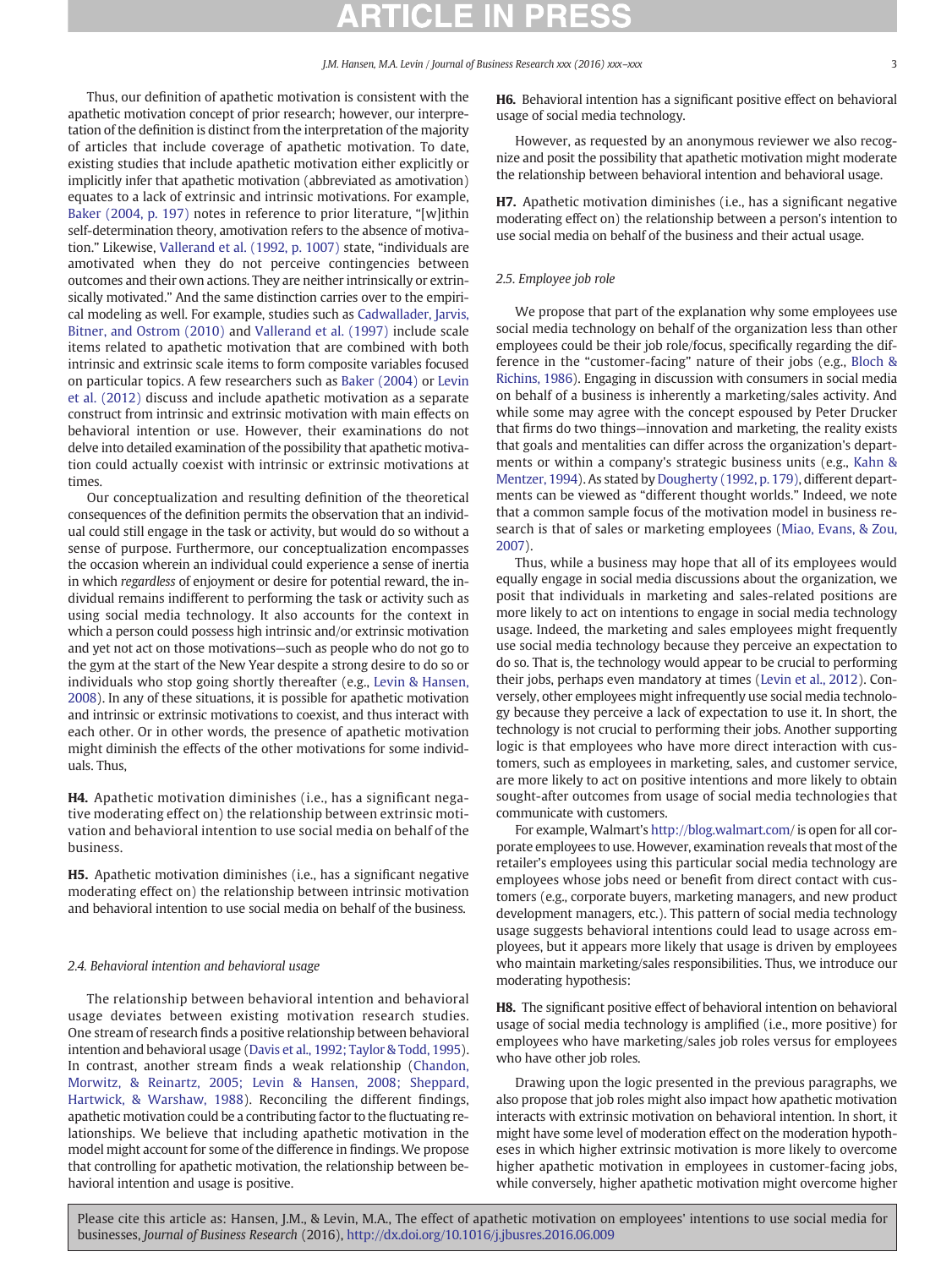extrinsic motivation in employees in non-customer-facing jobs. Stated formally, this takes the moderated moderation hypothesis form:

H9. The proposed apathetic moderation effect on extrinsic motivation's impact on behavioral intention is moderated to some level by whether the employee has a marketing/sales job role or a different job role.

### 2.6. Perceived value generated by social media technology usage

Research has recently examined the effects of behavioral usage on the possible gains from using technology (e.g., [Ahearne, Hughes, &](#page-8-0) [Schillewaert, 2007; Ahearne, Jones, Rapp, & Matieu, 2008; Ahearne,](#page-8-0) [Srinivasan, & Weinstein, 2004](#page-8-0)). [Larpsiri and Speece \(2004\)](#page-8-0) find salespeople perceive greater productivity and competitiveness from the use of specific sales force automation technology. Furthermore, [Engle](#page-8-0) [and Barnes \(2000\)](#page-8-0) note that when there is internal sharing of information between managers and sales representatives the sale representatives perceive they can better (1) understand customers' needs and (2) meet managers' demands. Using technology, individuals perceive an increase in knowledge, participation, and objectives achieved. Thus, we propose that the use of marketing-related social media technology will positively affect the perceived value creation.

H10. Behavioral usage of social media technology has a significant positive effect on perceived value creation.

#### 3. Method

#### 3.1. Sampling and study design

The primary empirical investigation is a cross-sectional sample of 210 individuals who have been working for one to five years following completion of a business degree. A description in the appendix of another sample provides longitudinal corroboration. As to the primary investigation, we sent an email to business school alumni from two universities (one in Ohio, one in North Carolina) who had graduated within the last five years, inviting them to participate in an online survey about social media and the workplace. Survey scale items are shown in Table 1. We received a total of 210 responses out of approximately 700 invited individuals, resulting in a 30% response rate. There was no evidence of nonresponse bias per examination of scale item sample moments [\(Hansen & Smith, 2012](#page-8-0)). According to survey response information, respondents were 41% female (123 males, 87 females). Also, approximately 65% (136 of 210) were located in field operations facilities across nine U.S. states (AL, CA, IL, MI, NE, NY, NC, OH, TN) with the other 35% located at corporate headquarters (74 of 210) in the same states. Approximately 51% of respondents worked in marketing/new product development/sales, with the other 49% working in non-marketing/non-sales departments (i.e., finance, logistics, human resources, engineering, legal, accounting, information systems).

#### 3.2. Design and measures

We selected Facebook as the form of social media marketing technology to be investigated in the survey because it is one of the leading, largest platforms on the market with a reach of over one billion users, and many firms have launched Facebook pages. Survey questions (7-point Likert format: Strongly Disagree 1, 2, 3, 4, 5, 6, 7 Strongly Agree) related to extrinsic motivation, intrinsic motivation, and apathetic motivation were adapted from [Levin et al. \(2012\)](#page-8-0) and [Vallerand](#page-8-0) [et al. \(1992\);](#page-8-0) behavioral intention from [Davis et al. \(1992\);](#page-8-0) and two additional scale items for extrinsic motivation that focus on improving the employee's manager's positive affect and three additional scale items for apathetic motivation. Four scale items for value creation were adapted from [Clarke, Flaherty, and Mottner \(2001\)](#page-8-0) to match the

#### Table 1

Motivation constructs for business employees exhibit reliability and convergent validity.

| Construct                                                                                                                                | Mean | S.D. | Loading |
|------------------------------------------------------------------------------------------------------------------------------------------|------|------|---------|
| Extrinsic motivation (reliability 0.98, AVE 0.89, alpha 0.97)<br>I feel that commenting about my company on social media will            |      |      |         |
| increase my value to my employer                                                                                                         | 3.3  | 1.8  | 0.92    |
| improve my next job evaluation                                                                                                           | 3.1  | 1.7  | 0.90    |
| improve my chances of receiving a raise                                                                                                  | 2.8  | 1.7  | 0.90    |
| make my manager happier with my overall performance                                                                                      | 3.2  | 1.9  | 0.94    |
| help maintain my manager's positive mood with me by<br>participating on social media                                                     | 3.2  | 1.9  | 0.94    |
| Intrinsic motivation (reliability 0.99, AVE 0.98, alpha 0.99)<br>I feel that commenting about my company on social media                 |      |      |         |
| is enjoyable                                                                                                                             | 3.5  | 1.6  | 0.98    |
| is pleasant                                                                                                                              | 3.4  | 1.7  | 0.97    |
| …is fun                                                                                                                                  | 3.3  | 1.7  | 0.97    |
| is inherently rewarding                                                                                                                  | 3.4  | 1.8  | 0.92    |
| Apathetic motivation (reliability 0.94, AVE 0.71, alpha 0.93)<br>To what extent do you agree that                                        |      |      |         |
| I just don't feel like participating regardless of my other<br>motivations                                                               | 4.0  | 1.7  | 0.85    |
| I still feel inertia toward doing it                                                                                                     | 3.7  | 1.5  | 0.62    |
| spending time talking online about my company is<br>probably a waste of my time                                                          | 4.1  | 1.8  | 0.82    |
| I see little or no real reason to participate in talking<br>online about my company                                                      | 4.4  | 1.9  | 0.75    |
| I will probably not gain the hoped for benefits from<br>doing it                                                                         | 4.6  | 1.8  | 0.88    |
| I have better things to do with my time.                                                                                                 | 4.7  | 1.8  | 0.83    |
| Behavioral intention (reliability 0.99, AVE 0.99, alpha 0.99)                                                                            |      |      |         |
| I intend to spending time each week talking about my<br>company on social media                                                          | 2.4  | 1.6  | 0.97    |
| I plan to set aside some time each week to talk about my<br>company on social media                                                      | 2.3  | 1.5  | 0.97    |
| I desire to spend some time each week talking about my.<br>company on social media                                                       | 2.5  | 1.7  | 0.94    |
| Subjective outcome (reliability 0.98, AVE 0.86, alpha $=$ 0.97)<br>Using social media to talk about the company in the past has improved |      |      |         |
| my level of knowledge about how customers view the<br>company                                                                            | 3.6  | 1.9  | 0.88    |
| the development of my business skills                                                                                                    | 3.2  | 1.8  | 0.89    |
| my ability to apply the learnings to other areas of my job                                                                               | 3.2  | 1.8  | 0.92    |
| my understanding of how the company works and its<br>strengths                                                                           | 3.3  | 1.8  | 0.91    |
| my personal enjoyment                                                                                                                    | 3.1  | 1.8  | 0.91    |
| my general feeling of satisfaction                                                                                                       | 3.3  | 1.8  | 0.93    |

Note: Constructs are measured using 7-point scales as described in more detail in the text.

context, and two additional scale items were included. All questions except for behavioral usage were measured using multi-item Likert scale (scale end points:  $1 =$  strongly disagree to  $7 =$  strongly agree). The items and detailed psychographic properties for measuring the constructs appear in Table 1.

Behavioral usage, which reflects the specific task of using Facebook on behalf of the business, was measured using self-reported frequency of postings on a 7-point scale (Almost Never 1, 2, 3, 4, 5, 6, 7 Almost Always. The marketing/sales vs. non-marketing/non-sales job role moderator was calculated by multiplying the behavioral intention scale items by the major categorical moderator assignments ( $0 =$  non-marketing/ non-sales related job role vs.  $1 =$  marketing/sales-related job role).

#### 3.3. Analysis

We used SmartPLS 2.0 software ([Ringle, Wende, & Will, 2005\)](#page-8-0) for the PLS structural equation modeling. All individual scale items' reliability exceeds the standard 0.7 minimum value. See [Table 2](#page-4-0). Discriminant validity was established using two methods. First, cross-loading was determined not to be an issue; each item loaded on the intended construct and not another construct. Second, the square root of the AVE exceeded the inter-item correlation values for each construct, indicating

<span id="page-3-0"></span>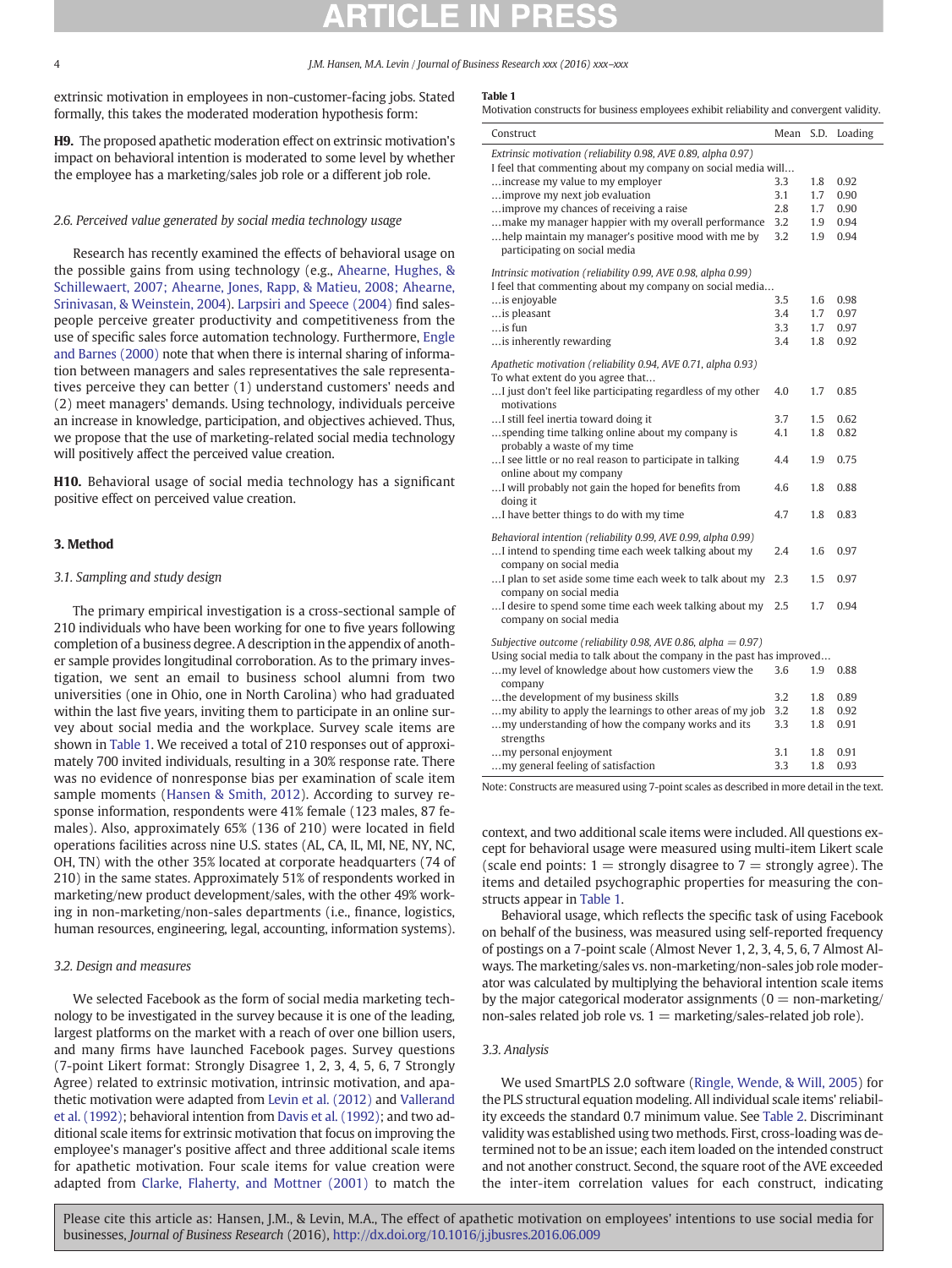#### <span id="page-4-0"></span>Table 2

Exploratory factor analysis (EFA) indicates apathetic motivation is a distinct construct, not an absence of intrinsic or extrinsic motivations.

|                               | Factor 1:<br>Intrinsic | Factor 2:<br>Extrinsic | Factor 3:<br>Apathetic |
|-------------------------------|------------------------|------------------------|------------------------|
| Intrinsic motivation 1        | 0.908                  | 0.294                  | $-0.205$               |
| Intrinsic motivation 2        | 0.895                  | 0.308                  | $-0.198$               |
| Intrinsic motivation 3        | 0.899                  | 0.256                  | $-0.210$               |
| Intrinsic motivation 4        | 0.910                  | 0.258                  | $-0.217$               |
| Intrinsic motivation 5        | 0.806                  | 0.400                  | $-0.186$               |
| Extrinsic motivation 1        | 0.368                  | 0.822                  | $-0.206$               |
| Extrinsic motivation 2        | 0.273                  | 0.843                  | $-0.134$               |
| Extrinsic motivation 3        | 0.218                  | 0.866                  | $-0.117$               |
| Extrinsic motivation 4        | 0.268                  | 0.884                  | $-0.157$               |
| <b>Extrinsic motivation 5</b> | 0.278                  | 0.889                  | $-0.130$               |
| Apathetic motivation 1        | $-0.147$               | 0.061                  | 0.690                  |
| Apathetic motivation 2        | $-0.176$               | $-0.104$               | 0.795                  |
| Apathetic motivation 3        | $-0.061$               | $-0.104$               | 0.753                  |
| Apathetic motivation 4        | $-0.160$               | $-0.082$               | 0.818                  |
| Apathetic motivation 5        | $-0.150$               | $-0.259$               | 0.860                  |
| Apathetic motivation 6        | $-0.212$               | $-0.276$               | 0.823                  |
| Apathetic motivation 7        | $-0.160$               | $-0.183$               | 0.848                  |
|                               |                        |                        |                        |

Note: Varimax rotation. There are no significant cross-loadings (e.g., they are all less than  $|0.4|$ ).

discriminant validity has been achieved [\(Grégoire & Fisher, 2006](#page-8-0)). The results of the exploratory factor analysis suggest apathetic motivation, extrinsic motivation, and intrinsic motivation appear as three distinct constructs (explaining 81% of the variance based on three eigenvalues above 1.0, as compared to only 50% of the variance if a two factor solution was used instead). See Table 3. Further, apathetic motivation appears negatively correlated with the other antecedents, extrinsic motivation and intrinsic motivation. Table 3 contains the latent variable correlations.

We used 500 resamples to perform the bootstrap because partial least squares regression (as a distribution-free technique) relies on the bootstrapping resampling technique to determine path statistical significance [\(Levin et al., 2012; Ringle et al., 2005\)](#page-8-0).

We used the Stone–Geisser's Q2 to establish predictive criteria [\(Geisser, 1975; Stone, 1974](#page-8-0)), which was measured using a blindfolding technique in which all endogenous values that are positive are considered predictive [\(Wold, 1982\)](#page-8-0). [Henseler, Ringle, and Sinkovics \(2009\)](#page-8-0) argue that effect size can be determined by the Q2 value with 0.02, 0.015, and 0.35 revealing a small, medium, or large predictive relevance of the endogenous variable. As to this study, the model has an approximately large predictiveness when it comes to behavioral intent ( $Q2 =$ 0.27). The predictiveness is small when it comes to behavioral usage  $(Q2 = 0.05)$  and subjective outcome  $(Q2 = 0.01)$  without moderation, suggesting other elements besides behavioral intention influence the level of behavioral usage, and in turn, usage to outcomes—which we address next.

### 3.4. Results

The results of the modeling are summarized in [Fig. 2](#page-5-0). The results are consistent with all of the hypotheses [\(H1 to H6 and H8 to H9](#page-1-0)) except for

#### Table 3

Correlation matrix for key constructs.

[H7](#page-2-0). Reporting on the direct effects first, extrinsic motivation (path coefficient  $= 0.29 t = 3.43$ ;  $p < 0.01$ ) and intrinsic motivation (path coefficient  $= 0.24$ ;  $t = 3.98$ ;  $p < 0.01$ ) each have a significant and positive effect on behavioral intention, supporting [H1 and H2.](#page-1-0) Apathetic motivation (path coefficient  $= -0.42$ ;  $t = 7.28$ ;  $p < 0.01$ ) has a significant and negative effect on behavioral intention ( $R^2 = 0.59$ ), supporting [H3](#page-1-0). We note that the  $R^2$  of behavioral intention significantly increases when apathetic motivation is added to the model: from 0.47 without the apathetic motivation construct to 0.59 with the apathetic motivation construct. Behavioral intention (path coefficient =  $0.14$ ;  $t = 2.03$ ;  $p < 0.01$ ) has a significant and positive effect on behavioral usage  $(R^2 = 0.14)$ , which supports [H6](#page-2-0). Last, behavioral usage has a positive and significant effect (path coefficient =  $0.48$ ;  $t = 10.62$ ;  $p < 0.01$ ) on subjective outcome/value generated ( $R^2 = 0.23$ ), consistent with [H9](#page-3-0).

Next, we examined the proposed moderating effects. We note that the main effects remain significant in the model. Examination of interaction coefficients indicates support for the [H4, H5, and H8](#page-2-0) moderation hypotheses. In detail, the interaction term (path coefficient  $= -0.39$ ;  $t = 12.24$ ;  $p < 0.01$ ) is significant between apathetic motivation (path coefficient =  $-0.49$ ;  $t = 9.70$ ;  $p < 0.01$ ) and extrinsic motivation (path coefficient = 0.04;  $t = 0.53$ ;  $p > 0.1$ ) on behavioral intention, supporting [H4.](#page-2-0) See [Fig. 3.](#page-5-0) Likewise, the interaction term (path coefficient =  $-0.46$ ; t = 13.15; p < 0.01) is significant between apathetic motivation (path coefficient  $= -0.54$ ;  $t = 13.84$ ;  $p < 0.01$ ) and intrinsic motivation (path coefficient = 0.17;  $t = 2.83$ ;  $p < 0.01$ ) on behavioral intention, supporting [H5.](#page-2-0) See [Fig. 4](#page-5-0). We do not find direct support for [H7](#page-2-0) on the moderating role of apathetic motivation on the path between behavioral intention and behavioral use (path coefficient  $= -0.14$ ,  $t =$  $1.49, p = 0.14$ .

As to [H8,](#page-2-0) the results are consistent with the hypothesis that employee job role—comparing marketing/sales-related jobs vs. other types of jobs—on average appears to moderate the employees' intention to use social media technology and the employees' actual usage (interaction path coefficient = 0.24,  $t = 4.16$ ,  $p < 0.01$ ). See [Fig. 5.](#page-6-0) Furthermore, the  $R<sup>2</sup>$  beta coefficient between behavioral intention and behavioral usage increases from 0.07 without the job role moderator to 0.14 with the job role moderator.

As to [H9](#page-3-0), multi-group analysis of marketing/sales employees versus other employees reveals an interesting insight looking at apathetic motivation and extrinsic motivation. The difference in the interaction term for apathetic and extrinsic motivation is statistically significantly (path coefficient difference =  $|0.31|$ ,  $t = 2.86$ ,  $p = 0.005$ ) between the marketing/sales job roles group (path coefficient  $= 0.10$ ,  $t = 1.96$ ,  $p = 0.05$ ) and the other job roles group (path coefficient  $= -0.21$ ,  $t = 3.78$ ,  $p < 0.01$ ). In the case of marketing/sales job roles, when extrinsic and apathetic motivations both increase, the extrinsic motivation appears to overcome the apathetic motivation as the employees report higher behavioral intention to use to social media on behalf of the businesses. In the case of the other job roles, when extrinsic and apathetic motivations both increase, the apathetic motivation appears to overcome the extrinsic motivations, given that the employees report lower behavioral intention to use social media on behalf of the businesses. See [Fig. 6](#page-6-0) for a detailed visual comparison.

| Construct                                                                                                                                              |                                                                        | ۷.                                                        |                                             |                                |           | o.   |
|--------------------------------------------------------------------------------------------------------------------------------------------------------|------------------------------------------------------------------------|-----------------------------------------------------------|---------------------------------------------|--------------------------------|-----------|------|
| 1. Extrinsic motivation<br>2. Intrinsic motivation<br>3. Apathetic motivation<br>4. Behavioral intention<br>5. Behavioral use<br>6. Subjective outcome | 0.80<br>$0.52***$<br>$-0.45***$<br>$0.60***$<br>$0.19***$<br>$0.48***$ | 0.87<br>$-0.51***$<br>$0.60***$<br>$0.62***$<br>$0.70***$ | 0.77<br>$-0.66***$<br>$-0.06$<br>$-0.52***$ | 0.99<br>$0.27***$<br>$0.82***$ | $0.37***$ | 0.87 |

Note: The square root of the average variance extract is presented in bold characters on the diagonals in the correlation matrix.  $p < 0.01$  (two-tailed test).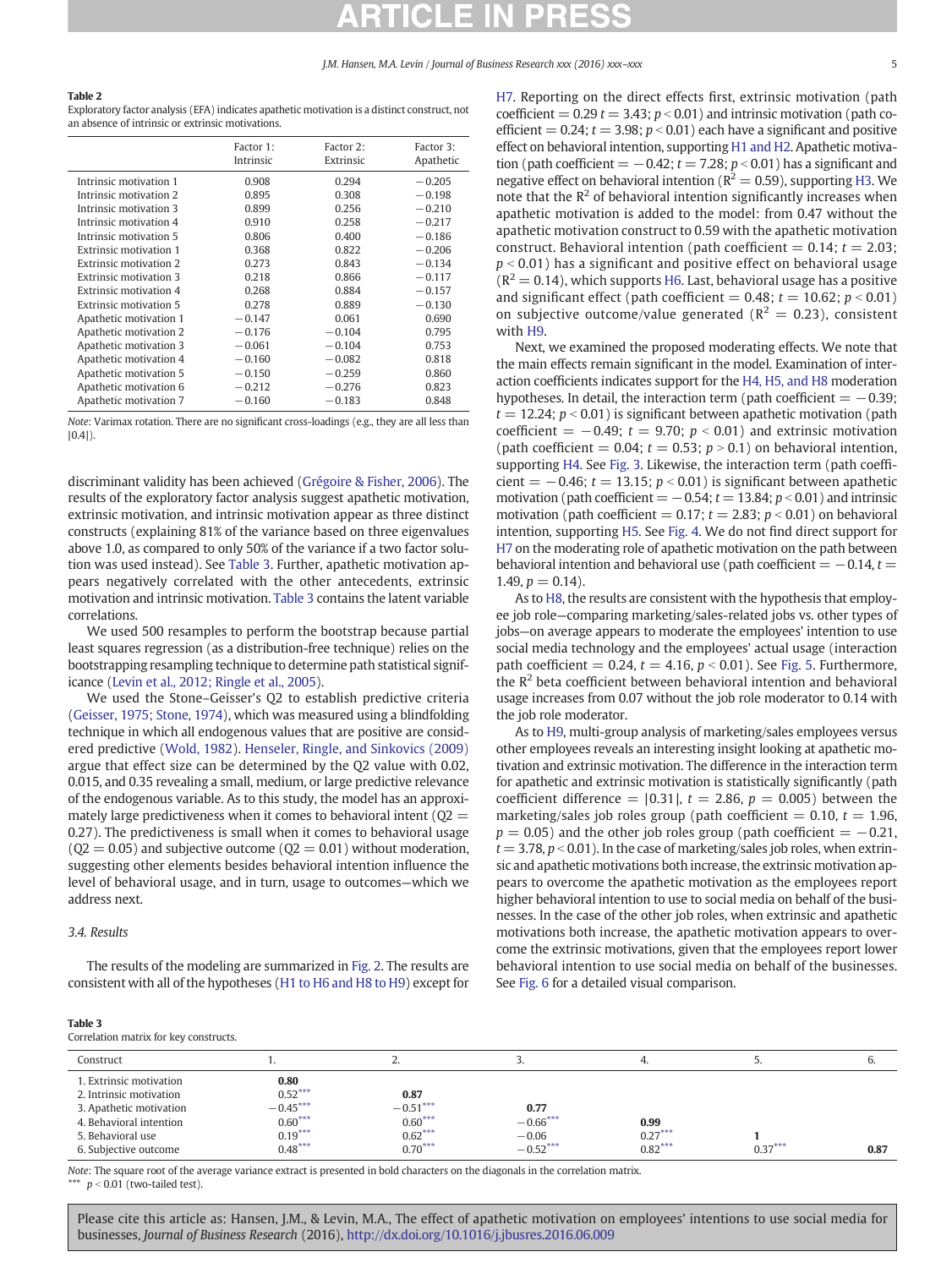<span id="page-5-0"></span>

Note: \*\*\* =  $p < .01$ , \*\* =  $p < .05$ , \* =  $p < .10$ , ns =  $p > .10$ 

Fig. 2. PLS structural modeling results.

As mentioned earlier, a replication of the model that uses a different sampling context and social media technology (i.e., firm blogging) versus Facebook is presented in the appendix. The results are consistent in supporting the hypotheses.

#### 4. Discussion

### 4.1. Theoretical implications

The results show that (1) apathetic motivation is a distinct construct from intrinsic and extrinsic motivations, (2) the pathway coefficient from apathetic motivation to behavioral intention is negative in contrast to the positive coefficients for intrinsic and extrinsic motivations, (3) higher apathetic motivation coexisting with higher intrinsic or extrinsic motivations appears to diminish/negate (i.e., negatively moderate) the influence of the latter, resulting in a decreased behavioral intention, (4) while apathetic motivation increases the explanatory predictiveness of estimating behavioral intention, it does not appear to directly moderate the path between behavioral intention and behavioral usage, and (5) employee job role moderates behavioral intention and behavioral usage and also influences the apathetic–extrinsic moderation effect.

[Table 4](#page-7-0) highlights how this study complements and builds upon prior research on motivation. The results support the argument that apathetic motivation appears as a separate and distinct construct. When treated as such, apathetic motivation is more than simply the absence of motivation. This theoretical approach can explain why people could simply not engage in behavior that they perceive would provide some monetary or nonmonetary reward.

As shown in [Table 4,](#page-7-0) this research contributes new insights and theoretical implications. For example, one of the popular frameworks for studying motivation is Self Determination Theory (SDT) (e.g., [Ryan &](#page-8-0) [Deci, 2000](#page-8-0)). SDT discusses extrinsic, intrinsic, and at times apathetic motivation through the lens of different types of autonomy ([Deci &](#page-8-0) [Ryan, 2002](#page-8-0)); scale items related to extrinsic, intrinsic, and apathetic motivations are combined together in each autonomy construct. In similar fashion, the cultural motivation constructs in [Cadwallader et al. \(2010\)](#page-8-0) do the same thing in combining apathetic motivation scale items with other motivation scale items in each construct. Such operationalization inherently adopts the theoretical view that amotivation is not distinct from extrinsic or intrinsic motivations as to the topic at hand. While that approach might be more convenient and perhaps beneficial at times, it unfortunately does not capture the complexity or interactions



Fig. 3. Moderation effect of apathetic motivation on extrinsic motivation. Fig. 4. Moderation effect of apathetic motivation on intrinsic motivation.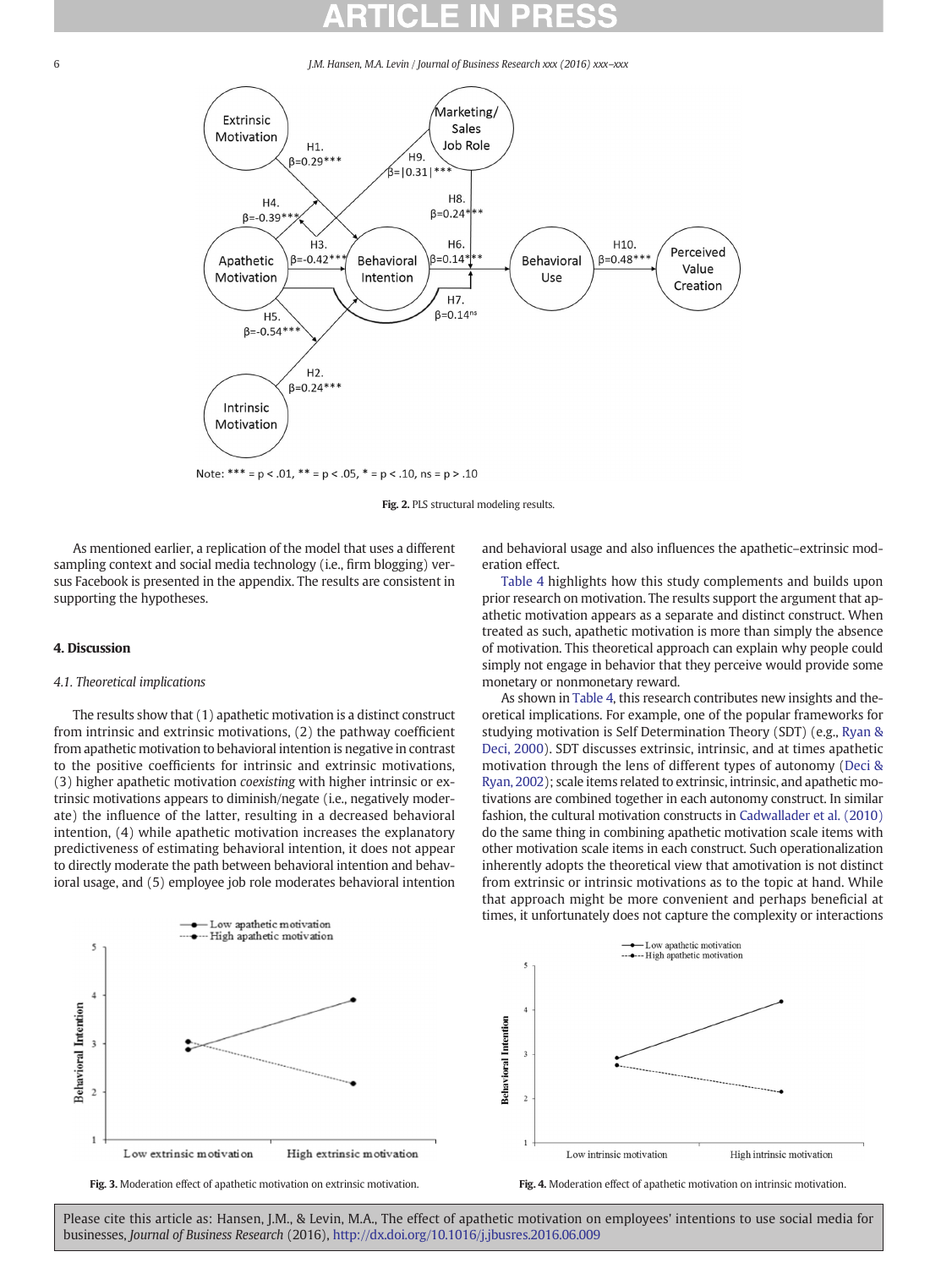<span id="page-6-0"></span>

Fig. 5. Moderation effect of marketing/sales job role on behavioral intention.

between apathetic motivation and other motivations that were found in this study.

The results of this research contrast the concept that the lack of motivation appears on a continuum anchored by amotivation and intrinsic motivation with extrinsic motivation serving as a middle area—a view that treats motivation on a specified topic as a unidimensional construct. While research at times necessitates simplification in operationalization, care should be taken since methodological assumptions carry epistemological implications. Furthermore, the significance of the difference in the interaction terms between extrinsic and apathetic motivations in the sub-group analysis of marketing/sales job roles versus other job roles is consistent with the idea that by not including apathetic motivation, the motivation model provides insufficient explanatory power to predict an employee's usage of social media technology.

Perhaps one of the reasons for the conflicting reports in the literature on the relationship between intrinsic/extrinsic motivations and behavioral intention is that the vast majority of studies do not control for measurement of apathetic motivation as a distinct antecedent or its potential interactions with other motivations. When apathetic motivation is included, the results indicate a more correct interpretation of the data. We note that many studies have a distinct emphasis that might preclude inclusion of apathetic motivation because of the large number of survey constructs, etc. We are not suggesting it must always be present but that its lack of inclusion could be noted and rationalized.

#### 4.2. Practical implications

Many business leaders are hoping that employees from all areas will participate in social media conversations about the organization. The results of this research have implications for managers. If managers expect employees to use a specific social media technology, the managers need to come up with ways to overcome the potential apathetic motivation of the employees that might exist even if the employees are extrinsically or intrinsically motivated—especially for employees who are not in marketing and sales positions.

Individuals do appear to perceive some form of value from using social media technology. Managers should stress the value in using social media technology as a form of extrinsic motivation, and as needed increase the rewards of using social media technology. We caution that the model developed in this research was examined using two specific social media/marketing technologies and should be tested with other forms of social media technology. This expressed caution is one of a few important limitations of the research that future research should address.

### 4.3. Limitations and future research opportunities

As with most studies, many limitation and opportunities for additional research exist. Here, we focus on four important limitations for future research to address. First, one limitation that we hope future research will address is the absence of direct measurement of the level of customer-focus of the employees' jobs/departments. The results of empirical testing indicate that department type (marketing/sales versus others) does moderate the relationship of behavioral intention to behavioral usage. As to the logic of why department type might moderate the relationship, we described the idea of customer-focus as the underlying process for why department affiliation matters. As pointed out by one of the anonymous reviewers, the possibility exists that there could be a few people in other areas such as information systems, operations, finance, accounting, etc., who have more of a customer focus than the employees in marketing, new product development, or sales areas, depending on industry factors. Perhaps some of the effect could be due to the form of compensation by job role (salary, hybrid, commission, etc.). Also, there might be other endogenous variables that drive certain people toward both certain job roles and participation in social media on behalf of the organization.

Second, while the empirical findings support the concept that apathetic motivation is a distinct construct from extrinsic and intrinsic motivations, and can even co-vary with them, additional research is needed that deepens our understanding of these concepts. Are the results limited to the context of social media technologies? It is always possible that (1) the findings of this type of research could be an artifact because a



Fig. 6. Visualizing the moderated moderation effect of job role on apathetic motivation.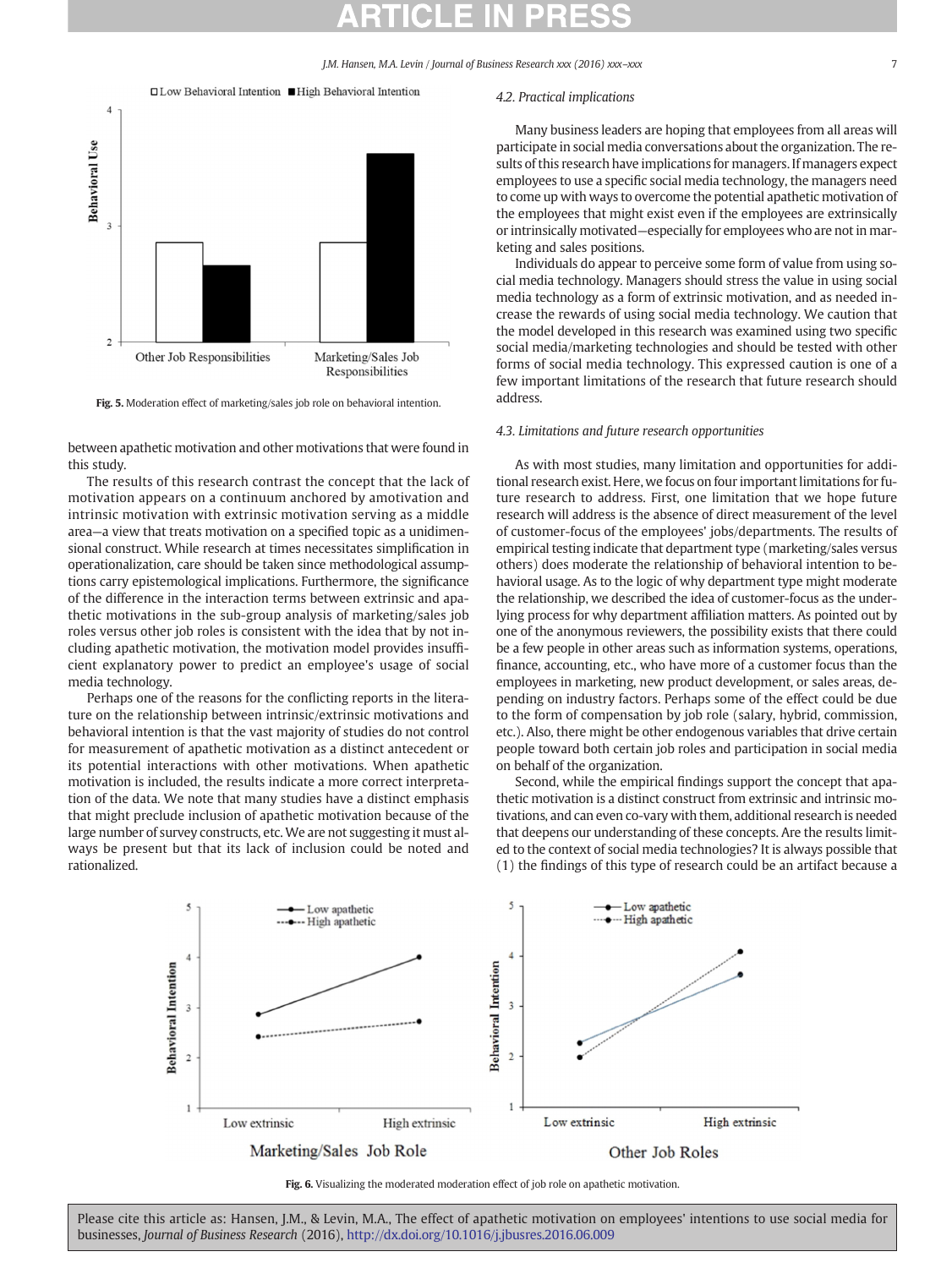<span id="page-7-0"></span>Table 4

| . |                       |  |
|---|-----------------------|--|
|   | Motivation recearch o |  |

|  | Motivation research operationalization choices. |  |
|--|-------------------------------------------------|--|
|  |                                                 |  |

| Operationalization                                      | Examples                    |
|---------------------------------------------------------|-----------------------------|
| Single construct containing<br>$IM + EM$ direct effects | Deci and Ryan (2002)        |
| Separation of $IM + EM$                                 | Davis et al. (1992)         |
| into different direct effects                           | Hansen and Levin (2010)     |
|                                                         | Holbrook and Gardner (1998) |
|                                                         | Kong, Kwok, and Fang (2012) |
|                                                         | Lei (2010)                  |
|                                                         | Levin and Hansen (2008)     |
|                                                         | Miao and Evans (2007)       |
|                                                         | Miao et al. (2007)          |
| AM combined with IM                                     | Cadwallader et al. (2010)   |
| and/or EM direct effects                                | Vallerand et al. (1992)     |
| Separation of $IM + EM + AM$                            | Levin et al. (2012)         |
| direct effects                                          | Vallerand et al. (1997)     |
|                                                         | Ryan and Deci (2000)        |
| Separation of $IM + EM + AM$                            | This study                  |
| direct effects and interaction                          |                             |
| of FM $\times$ AM and IM $\times$ AM                    |                             |

specific form of technology was selected, and (2) the same artifact could occur using a single sample. Also, are there even more nuanced higherorder effects when it comes to apathetic motivation? For example, is it possible that there is a mediated moderation effect of some elements (perhaps such as employee job role) on the interactions between apathetic and other motivations on behavioral intention? In short, we caution that researchers and practitioners should assess the extent to which the conceptual model applies to their respondents before making changes in how technology usage is rewarded.

Third, the question remains unanswered as to how the three different motivations actually occur within the human brain. Recent neuroimaging studies in affective neuroscience suggest that there might be one hedonic- (i.e., motivation) generating circuit that mediates the localized subcortical causation of all positive and negative feelings of pleasures/reward ([Berridge & Kringelbach, 2013](#page-8-0)). However, is the concept of apathy conceptualized in this research generated through the same neural mechanism?

Fourth, given that apathetic motivation can occur and interact with other motivations, it is imperative that future research empirically contrasts the different potential antecedents of apathetic motivation. Other reasons might exist beyond those listed earlier in this article. We wonder whether different antecedents might lead to different interactions, and whether different controls might be more effective at attempting to halt (i.e., mediate) or diminish (i.e., moderate) its existence.

### 4.4. Conclusion

Social media technologies permit many opportunities for businesses to compete or fail in the market. It is important for employees to engage with customers in social media about the business. However, wanting employees to use social media does not equate to usage. Even behavioral intention does not always translate into behavioral usage of social media technologies on behalf of businesses by employees. Rather, it appears that the connection between intention and usage is amplified or diminished depending on the employee's job role, consistent with the idea that goals and mentalities differ across business departments and units ([Dougherty, 1992; Kahn & Mentzer, 1994](#page-8-0)). Thus, the practice of simply expecting employees across all departments to equally act on intentions given the same set of organizational policies (to encourage motivations) would appear to be ineffective.

Apathetic motivation plays an important role in the formation of intention to use the social media on behalf of the business. Indeed, not only does apathetic motivation exist independently of extrinsic and intrinsic motivations, but it also can significantly interact with other motivations—adding more clarity to the nature of the relationship between intrinsic and extrinsic motivations and behavioral intention, explaining why they at times fail to have a positive relationship. Additionally, it indicates a need for future research to investigate the potential antecedents of apathy as it relates to the motivation model.

### Appendix A. Model replication using longitudinal study of college business school students

Analysis of a longitudinal study using business students at a major university in Texas using a business-focused blog indicates consistent results with the main study described in the article. Participants in the longitudinal study were 112 business students (52% female) who were enrolled in either one of two sections of an undergraduate consumer behavior course for a semester at a large university in Texas. At the beginning of the semester, one of the investigators gave a brief presentation to the course sections. The investigator explained what a blog is, provided a brief visual tour of the blog used for the investigation, discussed how to participate on the blog, and asked the participants to complete a brief online survey. A necessary, 10-bonus point incentive was provided to all students who completed both surveys, which we controlled for across the contexts by subtracting the bonus points from the objective total point scores. A link to the surveys was sent to all participants' e-mail addresses, and each survey was available for three days. As noted previously, 112 useable surveys were returned (out of the 159 enrolled students across the two sections for a 70.4% response rate). Survey scores were combined with other measures through unique student ID numbers that the students provided in the surveys.

Survey scale items questions related to extrinsic motivation, intrinsic motivation, and apathetic motivation were adapted from [Vallerand](#page-8-0) [et al. \(1992\)](#page-8-0) and [Levin et al. \(2012\),](#page-8-0) and behavioral intention from [Davis et al. \(1992\)](#page-8-0). Survey questions on subjective value were from [Clarke et al. \(2001\)](#page-8-0). All questions, except for behavioral use, were measured using multi-item Likert scale (scale end points:  $1 =$  strongly disagree to  $7 =$  strongly agree). Behavioral use, which reflects the specific task of using the blog, was measured as a continuous variable by counting how many postings each participant made throughout the semester. Values range from 0 to 22 separate uses. To prevent participants from waiting until the last minute and to encourage a more regular, consistent usage, participants were limited in the second half of the course to same number of postings that they made in the first half of the course, and they received this instruction at the beginning of the course. For example, a student who posted five times throughout the first half of the semester could post no more than five times in the second half of the semester. At a maximum, this student would have 10 postings, or active uses of the blog, for the semester. At a minimum, this student would have five points for the semester. The moderating variable interaction score was developed by multiplying the behavioral intention scale items by the major categorical moderator assignments ( $0 =$  nonmarketing majors vs.  $1 =$  marketing majors).

All of the results are consistent with the study described in the main section of the article while using a different sampling context and social media technology. In the PLS SEM analysis, all individual scale items' reliability exceeds the standard 0.7 minimum value. Discriminant validity is also established (cross-loading was determined not to be an issue and the square root of the AVE exceeded the inter-item correlation values for each construct). The results of the exploratory factor analysis suggest apathetic motivation, extrinsic motivation, and intrinsic motivation appear as three distinct constructs consistent with the main study. Further, apathetic motivation appears negatively correlated with the other antecedents, extrinsic motivation and intrinsic motivation. Five hundred resamples were taken to perform the bootstrap [\(Levin et al.,](#page-8-0) [2012\)](#page-8-0). Again using the Stone–Geisser's Q2 the model has an approximately large predictiveness when it comes to behavioral intent  $(Q2 = 0.27)$ . In contrast, the predictiveness is small when it comes to